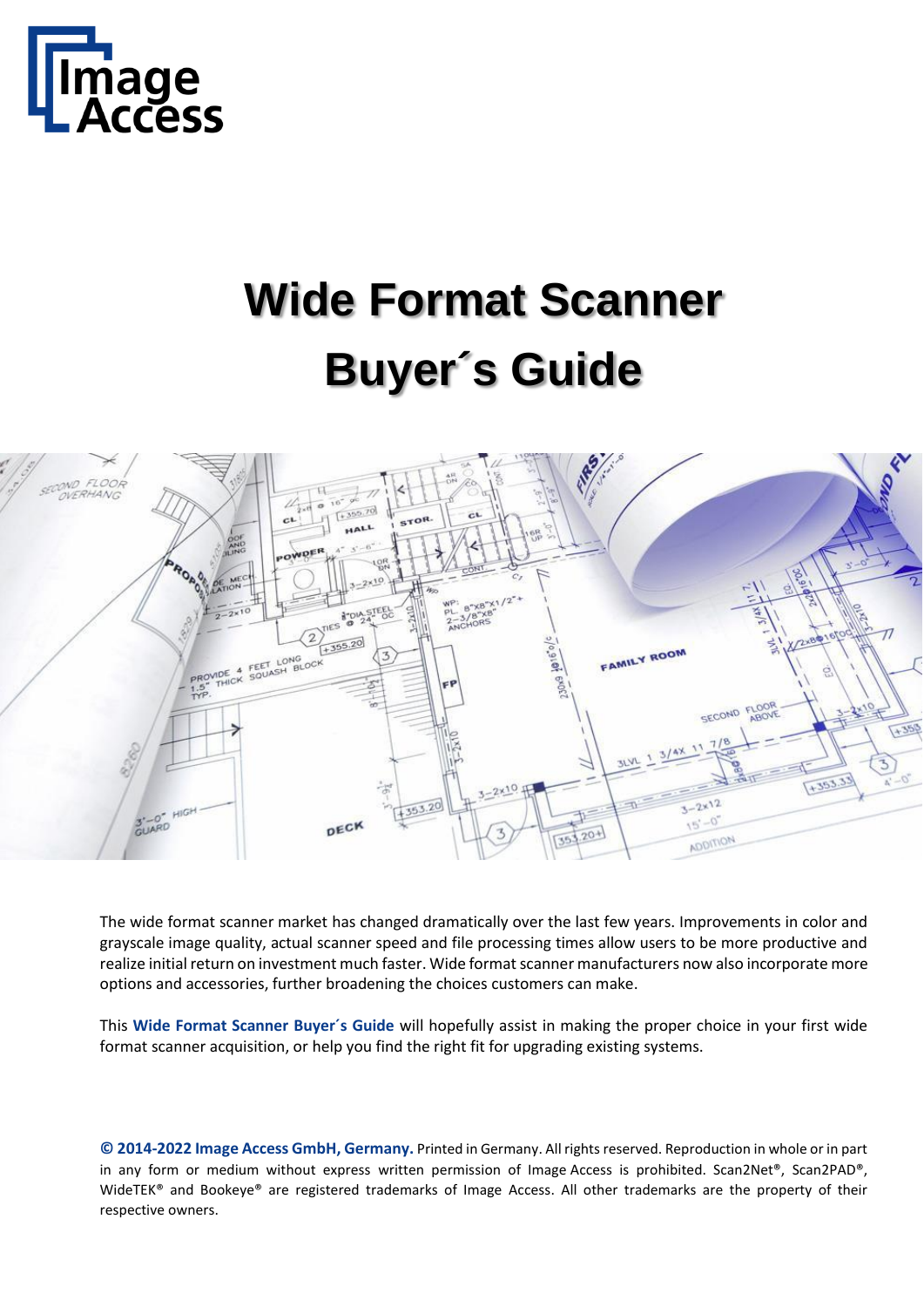

| <b>Version History</b>                                    | Date       |
|-----------------------------------------------------------|------------|
| First draft                                               | 01.04.2013 |
| Enhanced version, added drawings for CCD and CIS scanners | 07.11.2013 |
| Updated to include information on newer products          | 15.10.2014 |
| Newer products update, remove productivity comparison     | 05.05.2022 |

# <span id="page-1-0"></span>**Table of Contents**

| CIS Based Scanners (Entry Level Consumer Quality) ---------------- 4      |
|---------------------------------------------------------------------------|
| CIS Based Scanners (Professional Quality) ----------------------------- 5 |
|                                                                           |
|                                                                           |
|                                                                           |
|                                                                           |
|                                                                           |
|                                                                           |
|                                                                           |
|                                                                           |
|                                                                           |

This document is divided into two sections; questions to ask when considering a wide format scanner purchase, and technical considerations. Many of the technical terms and their explanation can also be verified in Wikipedia and other sources and we explicitly encourage the reader to verify our statements. If you want a very short overview about the most important things to consider, only read the highlighted comment (example below)

<span id="page-1-1"></span>**Conclusions, general guidelines and best practices, highlighted comment**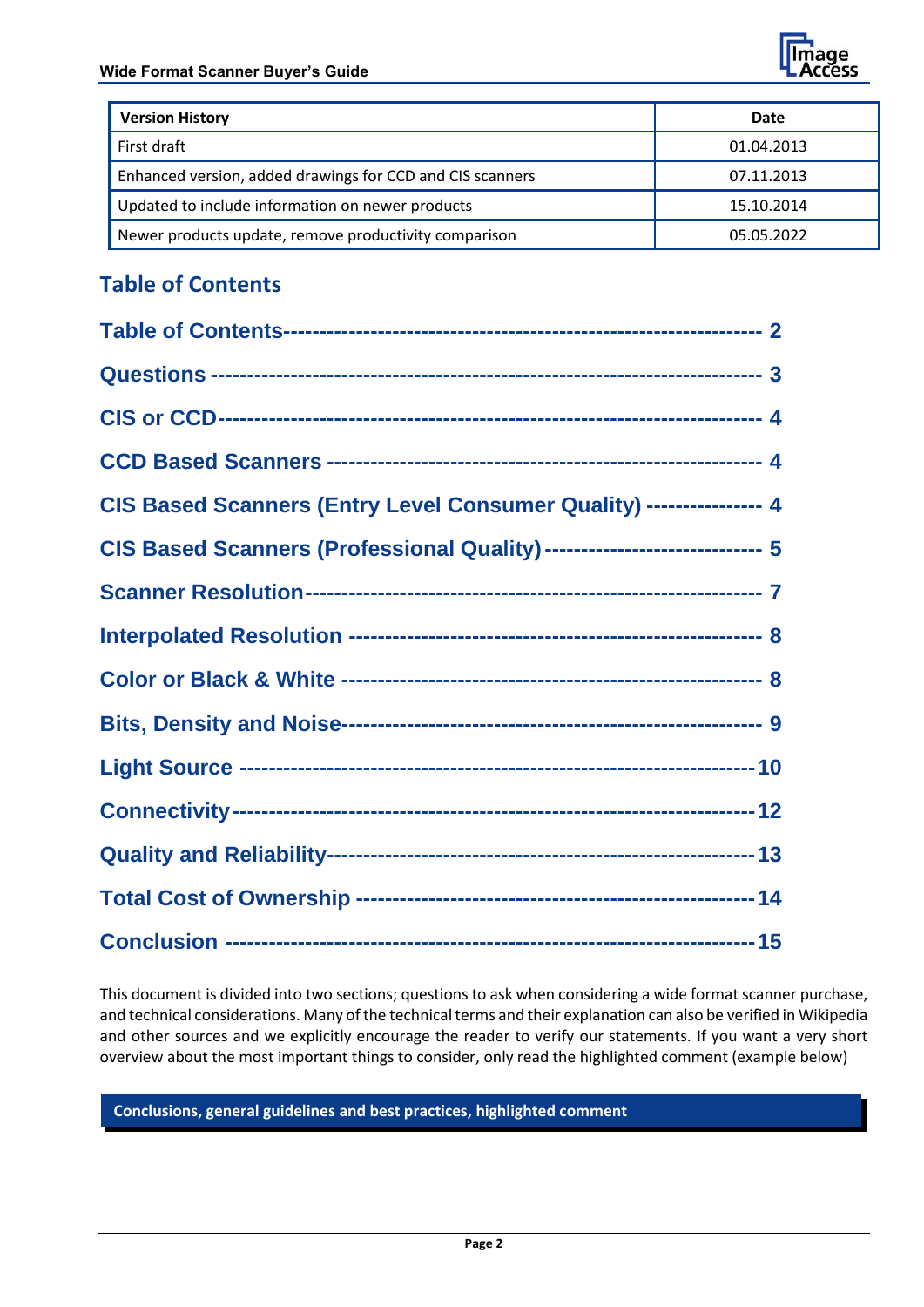

# **Questions**

#### **Determine your business model**.

Why are you considering purchasing a wide format scanner or upgrading your present equipment? Do you need to address a growing archive of large documents and recover valuable space in your office environment? Are there job sets in hard copy that need to be shared online by workgroups? Do you provide scanning services for your customers, either in your office or theirs (facilities management)?

How important is scanning speed? Can you get by with color scanning at about 1 inch per second (ips) or do you need to scan at up to 12ips for faster job turnaround? These are important factors to consider and are dependent on your scanning volume. Bottlenecks can become a reality if the scanning volume is very high and the scanning speed is low.

Identify what types of documents need to be scanned. GIS maps? Engineering drawings? Color and black and white photos? Framed art and posters? Newspapers and magazines? Other bound documents? Mostly color scanning vs. mostly black and white?

Understanding your document types is important since some scanner models are not well suited for certain types of files. Also, the type of media the document is actually printed on will play a role in making the right choice. Mylar/plastic materials will not feed reliably through some sheetfeed scanners because of the paper path design. This will also hold true for thinner and more fragile media types, such as newspaper materials.

#### **Remember, not everything is on regular bond paper.**

Determine ease of installation and configuration. What is required to properly install the scanner? Do you need to provide an external PC workstation for the software and connecting it to the network? How easy is it to set up a shared folder for the scans? How many steps are needed to set up scan-to-print capabilities? Will you be able to print to a variety of printers on the network?

Determine who needs to use the scanner. Is the device user-friendly for even the occasional or novice operator? Can scanner defaults be set up and saved to streamline the process? Can the scanner be set up for job templates, remote scanning from and to iPad and Android devices for immediate retrieval and mobile use of the scanned files?

<span id="page-2-0"></span>Finally, determine what is important to you beyond the scanner itself. How important are technical support, extended warranty programs, regular product updates such as firmware, etc.? Also, if the environment is important to you, choosing a scanner product that offers instant-on or fast warm-up and shutdown will help with minimizing energy waste.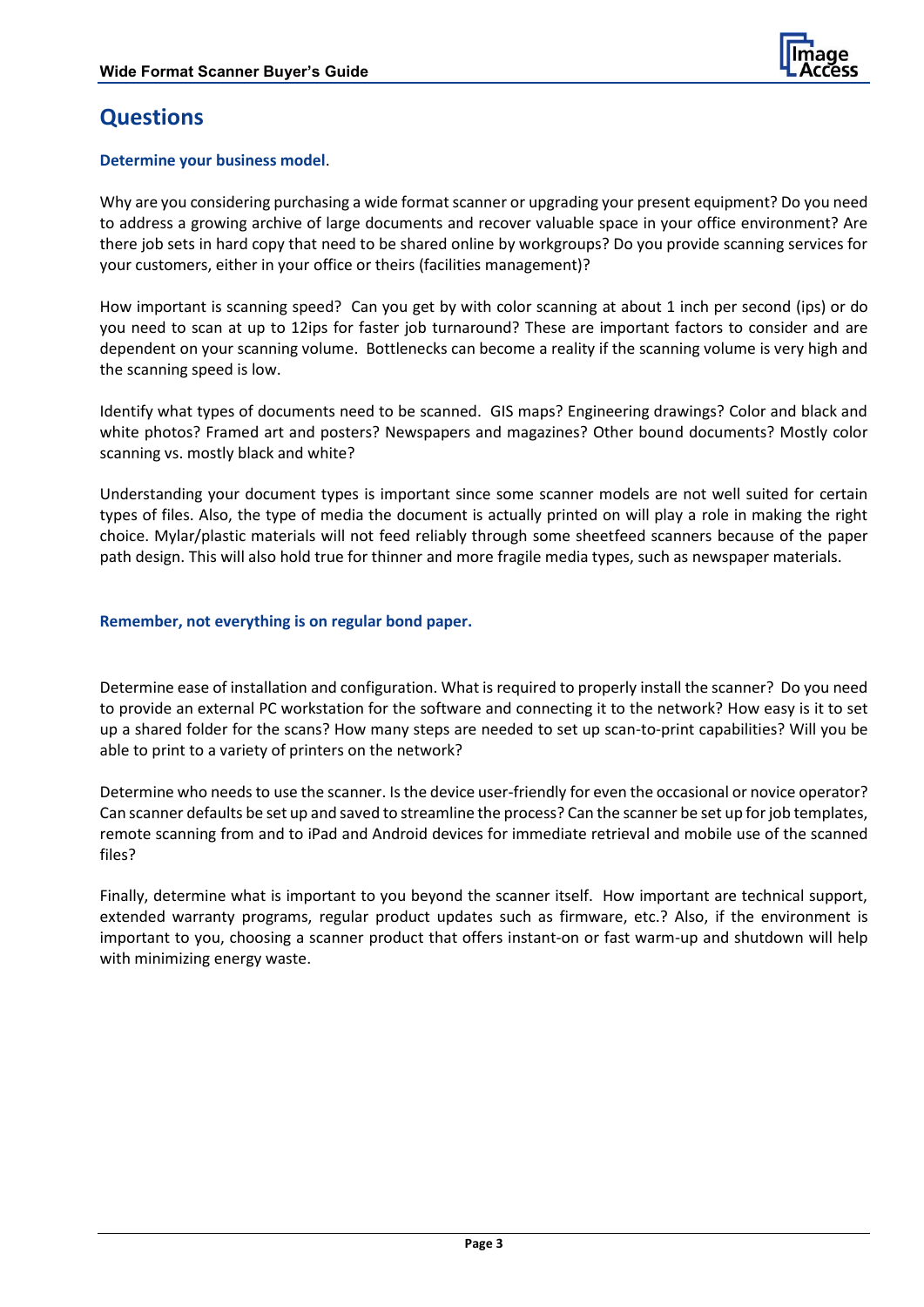

# **CIS or CCD**

## <span id="page-3-0"></span>**CCD Based Scanners**

CCD based scanners have linear sensors capturing red, green and blue lines one after the other from a document illuminated with white light. The image is reduced by a reduction lens and projected on the linear CCD sensor. The object (document) is moving in synchronization with the exposure of the CCD elements. The red element will capture an image followed by a green element and a blue element. After the computer has shifted these

lines in the correct order, the image will consist of RGB values at the full resolution without any Bayer pattern artifacts.



## <span id="page-3-1"></span>**CIS Based Scanners (Entry Level Consumer Quality)**

Entry level scanners use sensors with CIS technology. The CCD is combined with a 1:1 Selfoc lens at a very close distance and an LED based illumination system, all assembled into a compact module. These modules are quite inexpensive and are produced in very high quantities for the flatbed consumer scanner market. The diagram to the right shows a cross section of a typical sensor found in

# Single Light CIS Module (CNL)



wide format scanners. The lower diagram shows the same CIS module from the scanning side. The module consists of many individual CCD chips of 200-300 pixels each, which are butted side to side to form a long CCD line of typically 210mm (suitable for A4).

The light on these consumer level CIS modules is emitted through a light rod which carries a three color LED on each end. The light rod has cavities in varying distance, which are responsible for emitting the light, to ensure a somewhat even distribution over the length of the module.



The LEDs are pulsed in a way that three exposures are made under the illumination of each color. These will be compiled into a single line of RGB pixels afterwards. Details about the design of a CIS sensor can be found on the Internet.

LED illumination typically has no warm up time but introduces some color artifacts because LED illumination systems typically consist of a red, a green and a blue LED that are each switched on for the duration of 1/3 of a scan line. This produces colored edges on black and white originals because each color image is taken from a slightly different position. Image Access uses advanced bilinear interpolation to reduce this effect and make it virtually invisible.

Most consumer level CIS modules have an LED illumination only on one side across the width, which amplifies all wrinkles and other surface distortions and produces good images only if the document surface is very even. This amplification effect can be reduced to a certain degree if a diffusor is used. The marketing department of a well-known wide format scanner vendor calls this "dual diffusion" hiding the fact, that their modules only have "single side illumination"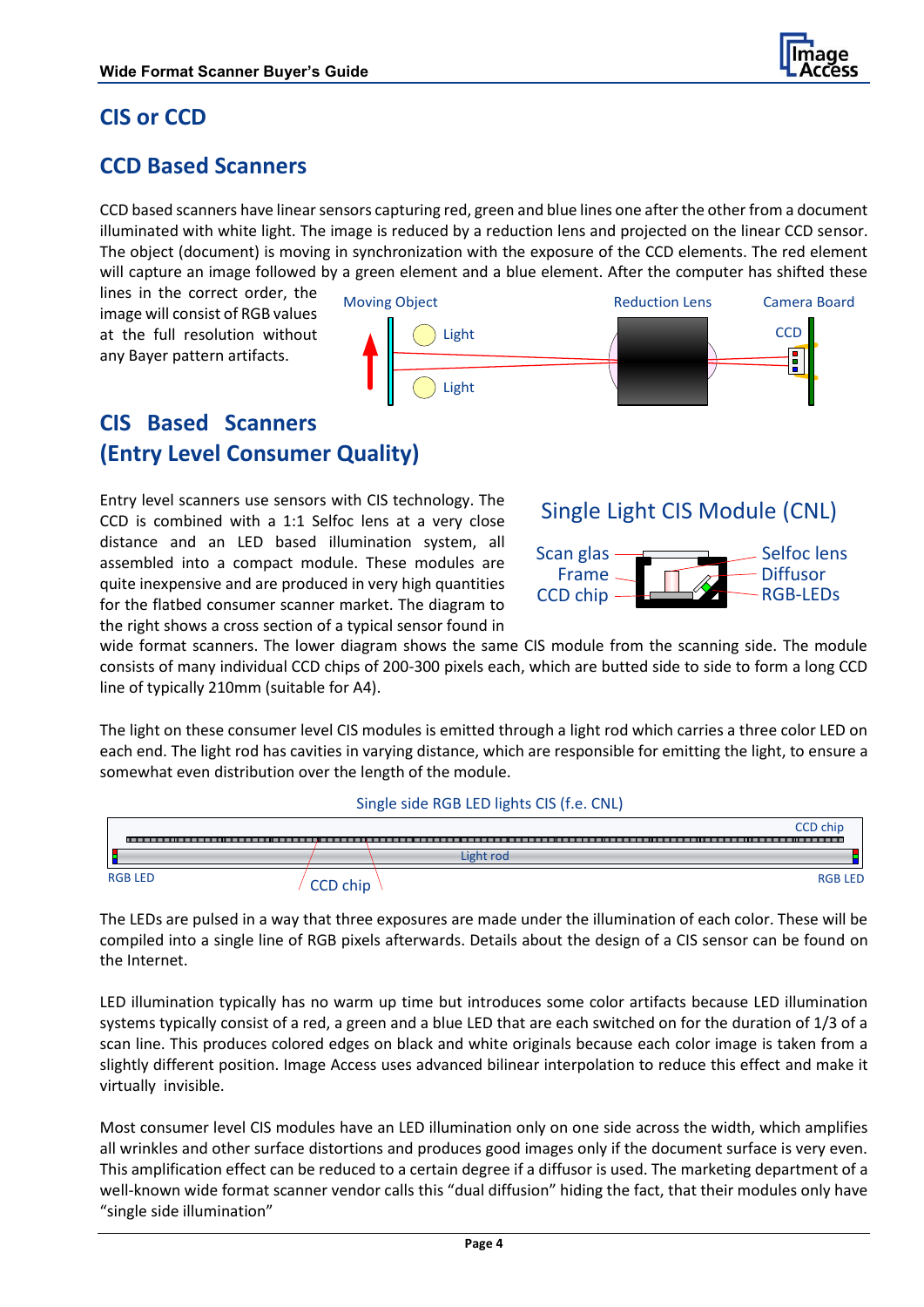

## <span id="page-4-0"></span>**CIS Based Scanners (Professional Quality)**

To overcome the problems with consumer level CIS modules, Image Access developed a new CIS module which has two rows of red, green and blue LEDs across the width of the module. The diagram to the right shows a cross-section of these CIS modules. Since they are completely symmetrical, there are no shadows visible even if documents are wrinkled or otherwise uneven.



Dual Light CIS Module



The high quality LEDs used in WideTEK scanners also overcome another deficit CIS scanners have had over CCD scanners, the smaller color gamut. Our CIS scanners come very close to our CCD scanners with respect to color fidelity and gamut.

One issue remains and is a fundamental difference between the two technologies. The depth of focus of CIS sensors is very small, usually a fraction of a millimeter. This makes it mandatory to guide the original document against the scanning glass surface, resulting in all of the issues one can easily imagine: dirt, dust and scratches all degrade the image quality and can harm the original.

## **Which is better?**

There are many rumors about which technology is the better one and it depends on who is actually behind the rumor. This guide tries to be as unbiased as possible, therefore we will clarify a couple of rumors in a way which probably all vendors would agree to.

**Rumor:** CCD based scanners have to stitch documents from multiple cameras together which needs to be corrected and can produce all kind of artifacts. CIS based scanners do not experience this problem.

**Truth: Incorrect!** CCD based scanners use multiple cameras aligned side by side and the images have to be stitched together. Thermal drift, mechanical stress and other factors make it mandatory to correct the stitch from time to time using a high quality, expensive test target. Image Access CCD scanners use a patented test target printed on glass which is used to correct the stitching position every minute eliminating the various influences.

Most CIS scanners use six or more CIS modules that are staggered in the transport direction and overlap in the stitching area. They experience the stitching issue in the other direction (the transport direction) compared to CCD based scanners. Since the CIS modules all consist of many hundred individual sensor chips which are butted side by side, they also have a fixed stitching pattern which results from the last pixel being smaller at the edges of an individual chip. And this does not change even if a vendor claims to have built a single line CIS module.

**All wide format scanners use multiple CCDs or CIS modules and stitching is inherent. What really counts is the ease and precision of the correction process.**

**Rumor:** CCD based scanners have a lot wider gamut than CIS scanners.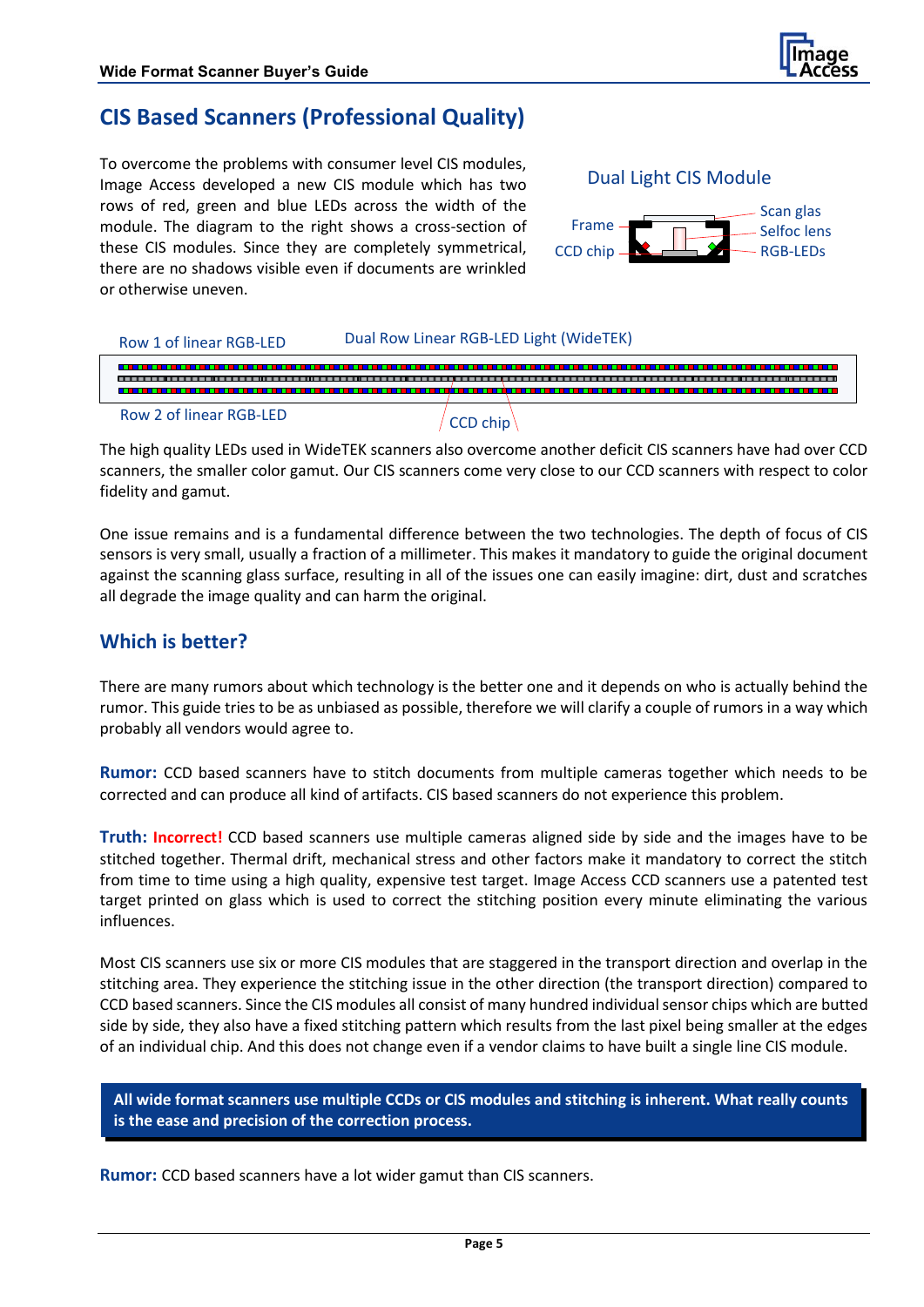

**Truth: Correct with most vendors!** CCD based scanners use cameras with **light filters** for red, green and blue. CIS scanners use red, green and blue **LEDs** for illumination. The quality of the color filters is better than the quality of the LED light and therefore the gamut is wider with CCD scanners.

**Truth: Incorrect with WideTEK CIS scanners!** WideTEK CIS scanners like the WT24F, WT36CL, WT48CL and the WT60CL use very high quality RGB LEDs across the full length of the CIS module and on both sides. The resulting color gamut is very close to the one typically found in CCD based scanners.



This diagram shows a typical WideTEK scanner color space, an Adobe RGB color space and a sRGB color space. The sRGB color space is the most widely used one in today´s IT world although the wider Adobe RGB space becomes more popular with the availability of wide gamut TFT screens.

Each color space is defined via three coordinates in the color space, therefore if forms a triangle.

Monitors, scanners and printers are not ideal in the real world and it is very likely that the reader of this document has a monitor with an sRGB or wide gamut Adobe RGB color space. If so all colors outside the corresponding triangle do not appear any different than inside the triangle.

The triangle defines the color space, it defines all colors which can be reproduced. Colors with a chromatic value  $(x/y)$  which is located outside of the triangle are matched to a color inside the triangle.

**If quality is of utmost importance, a CCD based scanner is a better choice with most vendors. If you purchase a WideTEK scanner, the color gamut is almost the same.**

**Rumor:** CCD based scanners have a lot higher focal depth than CIS scanners.

**Truth: Correct!** The difference is a factor of 10 or more. The focal depth of a CIS scanner is not more than 0.2mm, which equals the thickness of two sheets of normal copier paper. This means that the document has to be pressed against the glass flat significantly, limiting the variety of media which can be reliably fed through a CIS scanner.

**If you need to run newspaper, blueprints, drawings with stiff edges, cardboard quality documents or even Mylars through your scanner, buy a CCD model.**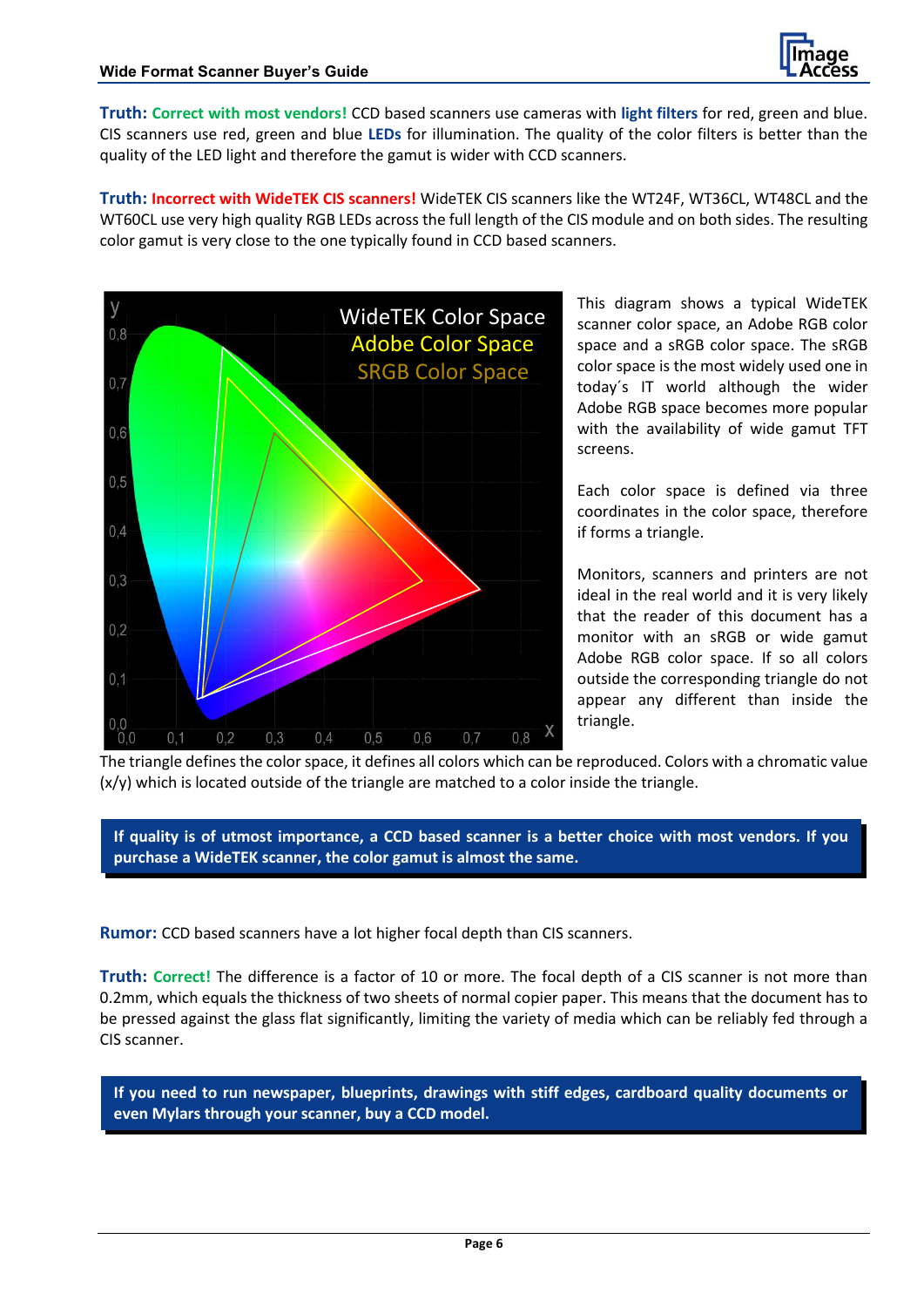

## <span id="page-6-0"></span>**Scanner Resolution**

#### **But what is resolution and how much resolution do I need?**

This is one of the most confusing topics in the wide format scanner market and the following chapter intends to explain the unbiased truth from a technical approach.

prima prima prima prima prima prima prima prima prima prima prima prima prima prima prima prima prima prima pr **Service Venevent** *erfocal* distance opposit are using. If you the the depth of field wil  $ce$  to infinity. $\triangleleft$  For

Most confusing is the fact that the term "resolution" in the digital world does not describe the system resolution anymore but rather the geometric resolution of the optical elements, typically the CCD elements. The picture to the left has the same geometric resolution of 300dpi at the top and bottom as well as in the middle.

Clearly the capability to "resolve details" is good in the middle but bad above and below the focal plane.

A widely accepted way of determining the real system resolution is using resolution test charts of various kinds. One of the most popular and easy to use is the one shown below. This line pair test target is found to be a part on many other test targets like the CSTT test target from Image Access or the UTT (Universal Test Target) [www.universaltesttarget.com](http://www.universaltesttarget.com/)

The target consists of various patches of five black lines separated by four white lines in various sizes. The number 2.0 for example, means that there are two line pairs (two black ones and two white ones) per mm.

To determine the overall system resolution, you should try to count the number of black lines in the various patches. Take the number of the patch at which you can still count five black lines. Multiply this number by 70 and you have computed the system resolution.



**Example:** On a WideTEK 36, you can typically read five lines at the patch with the number 8,0. Multiplied by 70 the system resolution of this 600dpi scanner is 560dpi which is very close to the achievable maximum.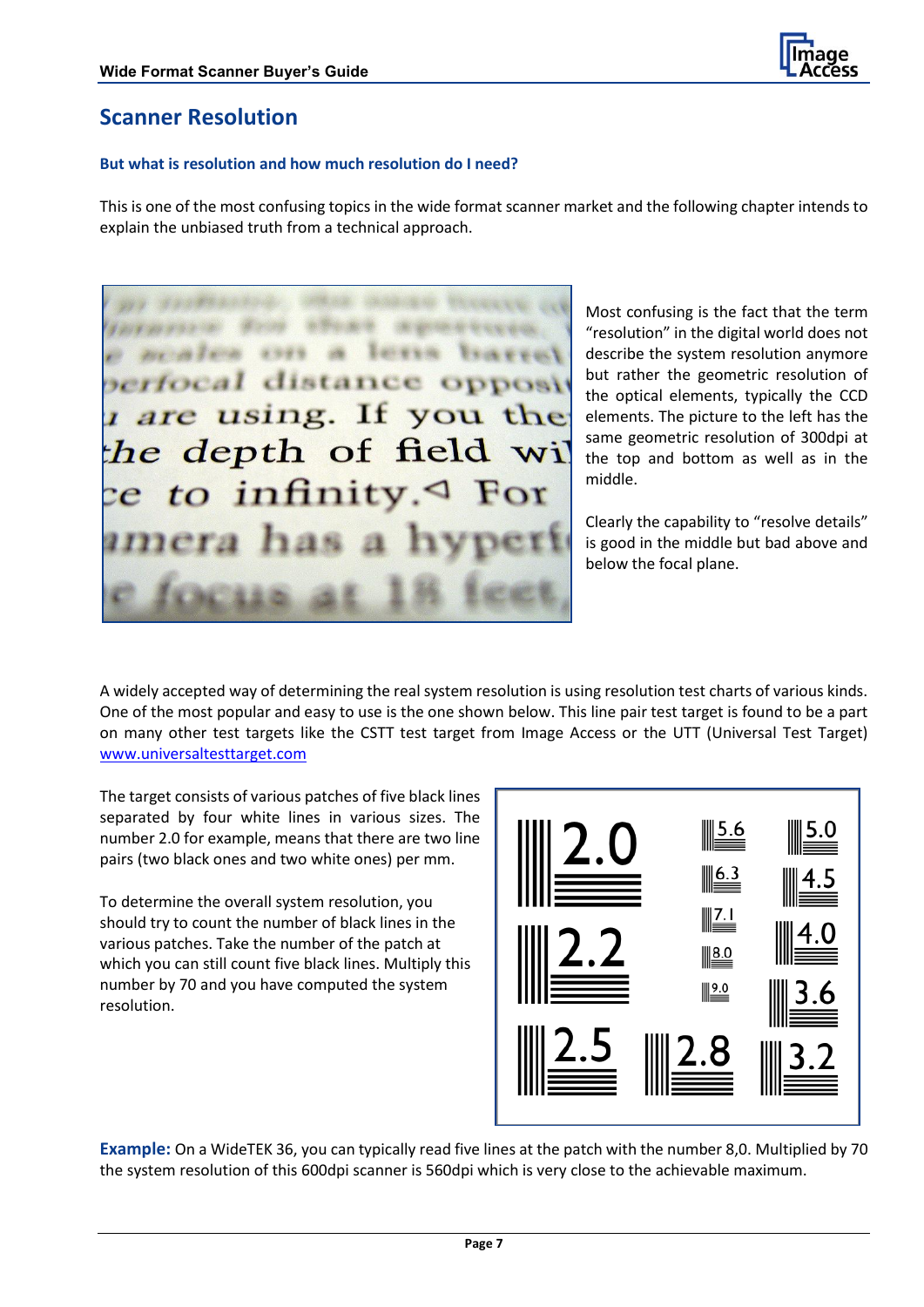#### **The next question is, how much resolution do I really need for my jobs?**

The following table shows the necessary resolution for various types of materials. If the scan has to be stored in black & white, a higher resolution is necessary to achieve good results.

| <b>Material</b>                       | Color         | <b>Black &amp; White</b> |
|---------------------------------------|---------------|--------------------------|
| Quality control of printing processes | 600 - 1200dpi |                          |
| <b>High resolution GIS maps</b>       | 400 - 600dpi  | 600dpi                   |
| High quality prints and posters       | 300 - 600dpi  | 400 - 600dpi             |
| Printed maps                          | 300 - 400dpi  | 400 - 600dpi             |
| Engineering drawings from CAD         | 300 - 400dpi  | 400 - 600dpi             |
| Engineering drawings, hand drawn      | 200 - 300dpi  | 300 - 400dpi             |
| <b>Blueprints</b>                     | 200 - 300dpi  | 300 - 400dpi             |
| Color and black and white photos      | 150 - 300dpi  |                          |
| <b>Newspapers</b>                     | 150 - 200dpi  | $200 - 300$ dpi          |

#### **600dpi resolution is enough for a wide format scanner for almost every application.**

More important is whether the real system resolution is close to the resolution in the data sheet of the product you are considering. There are very few cases where 1200dpi resolution is justified but you should be aware of the enormous file size and the very low speed associated with this resolution.

## <span id="page-7-0"></span>**Interpolated Resolution**

Interpolation means that the values of pixel positions not visible to the scanner are interpolated from the values of their neighbors. If the real resolution is 600dpi and the interpolated resolution is 1200dpi then 3 out of 4 pixels are interpolated (computed) and only one out of four is a real pixel.

While this may still be justified, it becomes complete nonsense at 9600dpi. At this level you will have one real pixel neighboring 255 computed pixels. If a scanner vendor tries to sell you on 9600dpi, ask him to scan a 21x or a 42x microfilm on his wide format scanner and wait for the excuses for not being able to read anything.

## <span id="page-7-1"></span>**Color or Black & White**

Black & white scanners are less expensive than color scanners therefore you might be tempted to save the extra money necessary to buy a color scanner. But can you be sure not to have to do a color job in the future? These days, copy jobs are still mostly black & white because color printers are more expensive and significantly slower, but can you afford to tell the customer that you can deliver only black & white PDFs? If so, you will not find a product from Image Access since we only produce full color scanners. Our CCD scanners always scan in full color and convert the image to grayscale or black & white afterwards, using the correct photometric parameters to achieve a perfect result. Our CIS scanners use photometrically balanced red, green and blue LEDs to achieve the best results possible.

**Gray scale image quality from a color scanner is better than from a monochrome unit.**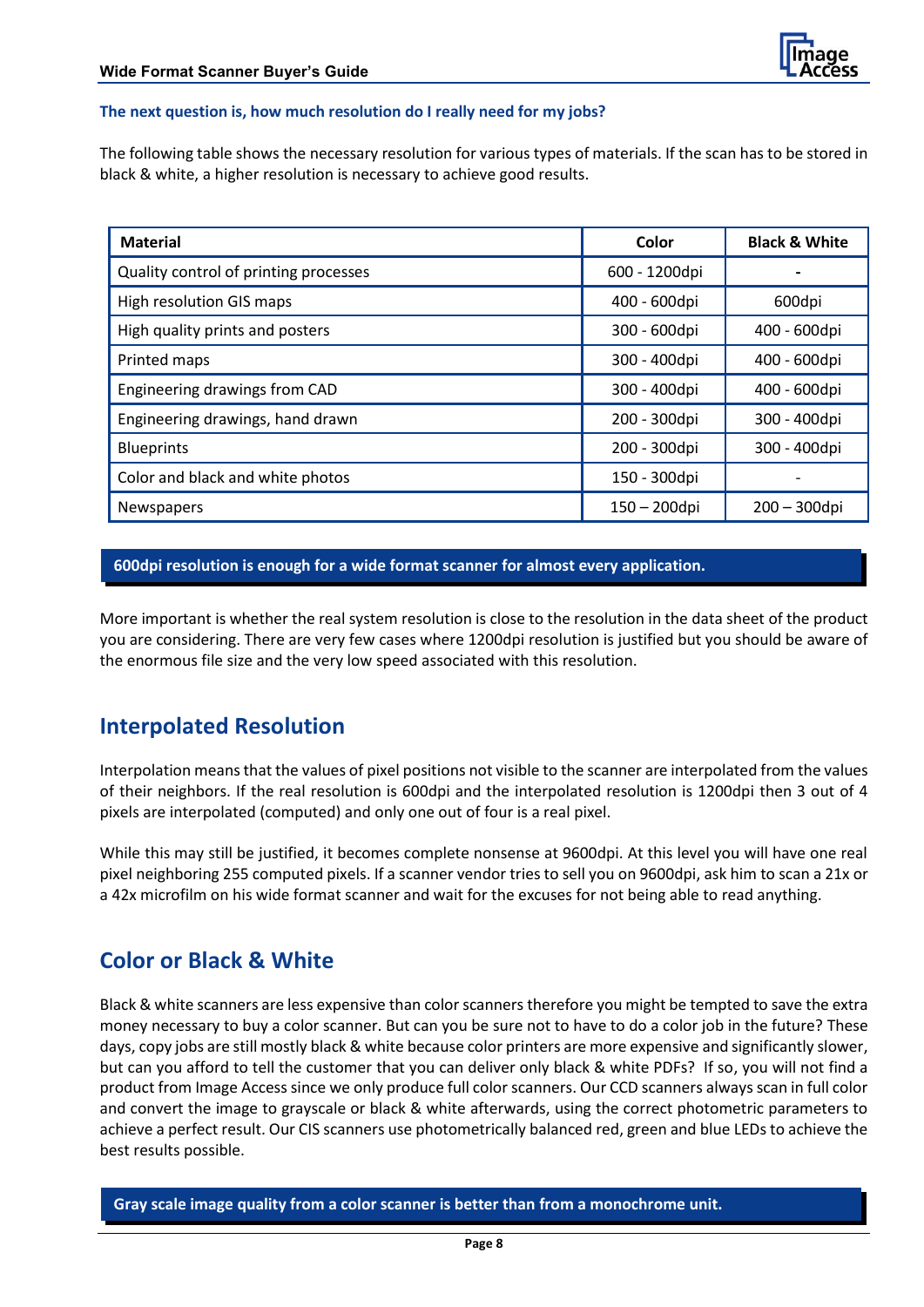

## <span id="page-8-0"></span>**Bits, Density and Noise**

Probably the greatest misconception about scanner technology is the one about bit depth per color, also called color resolution. The first thing to remember is that bit depth and dynamic range are NOT the same thing. They are going to sound much the same, but they are not. This difference will be explained in the following chapter. Most scanners have at least 30 bits color depth now, and many have 36, 42 or 48 bits. More bits are required to hold numeric values containing better dynamic range. While the two factors are often associated, there is also a second requirement. High-quality, low-noise CCD and electronics (i.e., expensive) are needed for better dynamic range. The fact that a scanner claims to have 48 bits of color depth has nothing to do with its real optical density. It only means that 16 bit A/D converters are used.

The following table shows the theoretical maximum density for various bit depths. If these values are found in a scanner specification sheet, it is safe to disregard them completely because they only specify the size of the container, not the content.

| <b>Total Bits</b> | <b>Binary steps</b> | <b>Max Density (no noise)</b> | <b>Max Density (1bit noise)</b> |
|-------------------|---------------------|-------------------------------|---------------------------------|
| 30                | 1024                | 3.0                           | 2.7                             |
| 36                | 4096                | 3.6                           | 3.3                             |
| 42                | 16384               | 4.2                           | 3.9                             |
| 48                | 65536               | 4.8                           | 4.5                             |

Real world density ranges are a lot lower than expected. The following table lists density ranges for various materials:

| <b>Material</b>               | <b>Max Density</b> | <b>Bits</b> |
|-------------------------------|--------------------|-------------|
| Newspaper print               | < 1.8              | 24          |
| Reflective photographic paper | 2.0                | 24          |
| Best print on paper           | 2.6                | 24          |
| Best film transparencies      | 39                 |             |

The message is clear: 36 bits of resolution can hold all numerical values necessary to represent the density range found with the best film transparencies. A bigger container, 42 or 48 bits, is a waste, especially because handling more data slows down every system. Some systems may use more than 36bit resolution to allow brightness and gamma correction in software in a later processing step but this does not mean that the density will also increase.

Far more important than the color depth is the noise level of the system. Modern wide format scanners have line cameras with large pixels up to  $10*10\mu m$ , which can collect many photons before they saturate. More photons mean less noise. The old saying "bigger is better" fully applies to CCD elements.

**36bit color resolution is more than enough for a wide format scanner.** 

Anything above 36bit color resolution might look attractive in a brochure but is useless and slows down the scanner. More important are the illumination level and the pixel size.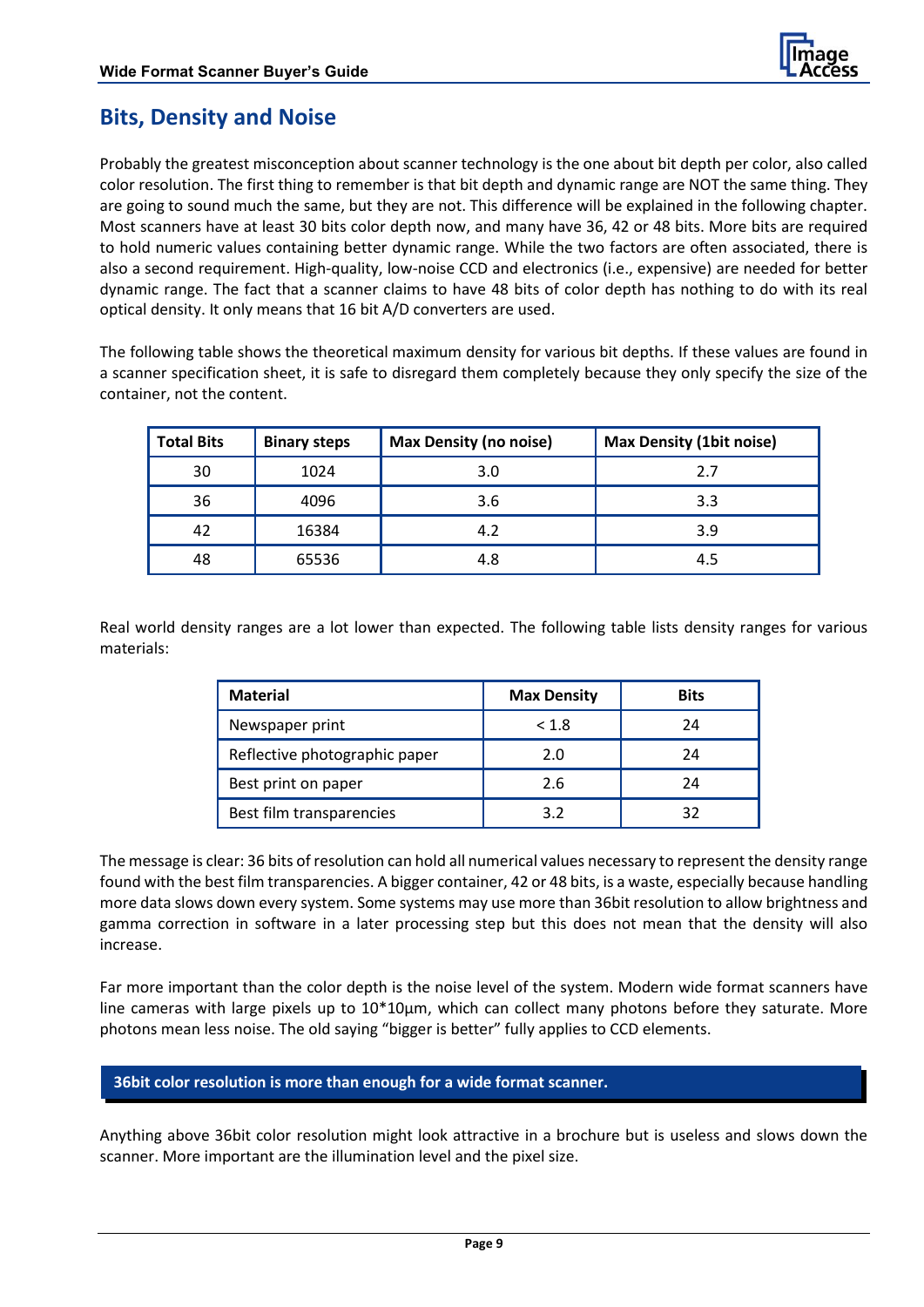

## <span id="page-9-0"></span>**Light Source**

There is a fundamental difference between CIS based scanners and CCD based scanners with respect to the light source. Because of this difference, they are addressed in two chapters.

#### **CIS Scanners**

A CIS scanner has three independent light sources formed out of two or more red, green and blue LEDs. These LEDs are pulsed in a way that three exposures are made under the illumination of each color. These will be composed to a single line of RGB pixels afterwards. Details about the design of a CIS sensor can be found on the Internet.

The simple and cheap CIS modules used in \$200 desktop scanners have only two LEDs per color on the ends of a light guide made of plastic. This light guide distributes the light across the scanning element and illuminates the document at an angle of 45°. This is sufficient if the document is not wrinkled and lies perfectly flat on the glass plate. But a light source from only one side not only illuminates the surface but also produces shadows if the surface is not perfectly even.



With these kind of CIS modules, if you have to scan documents that are not in perfect shape, you will see every wrinkle or other surface distortion such as shadows or fine lines in the scan. The CIS modules developed by Image Access not only cover a larger span than other vendors (12"), but they also have RGB-LEDs feeding two light guides. The surface of the document is illuminated very evenly and wrinkles and other distortions are invisible.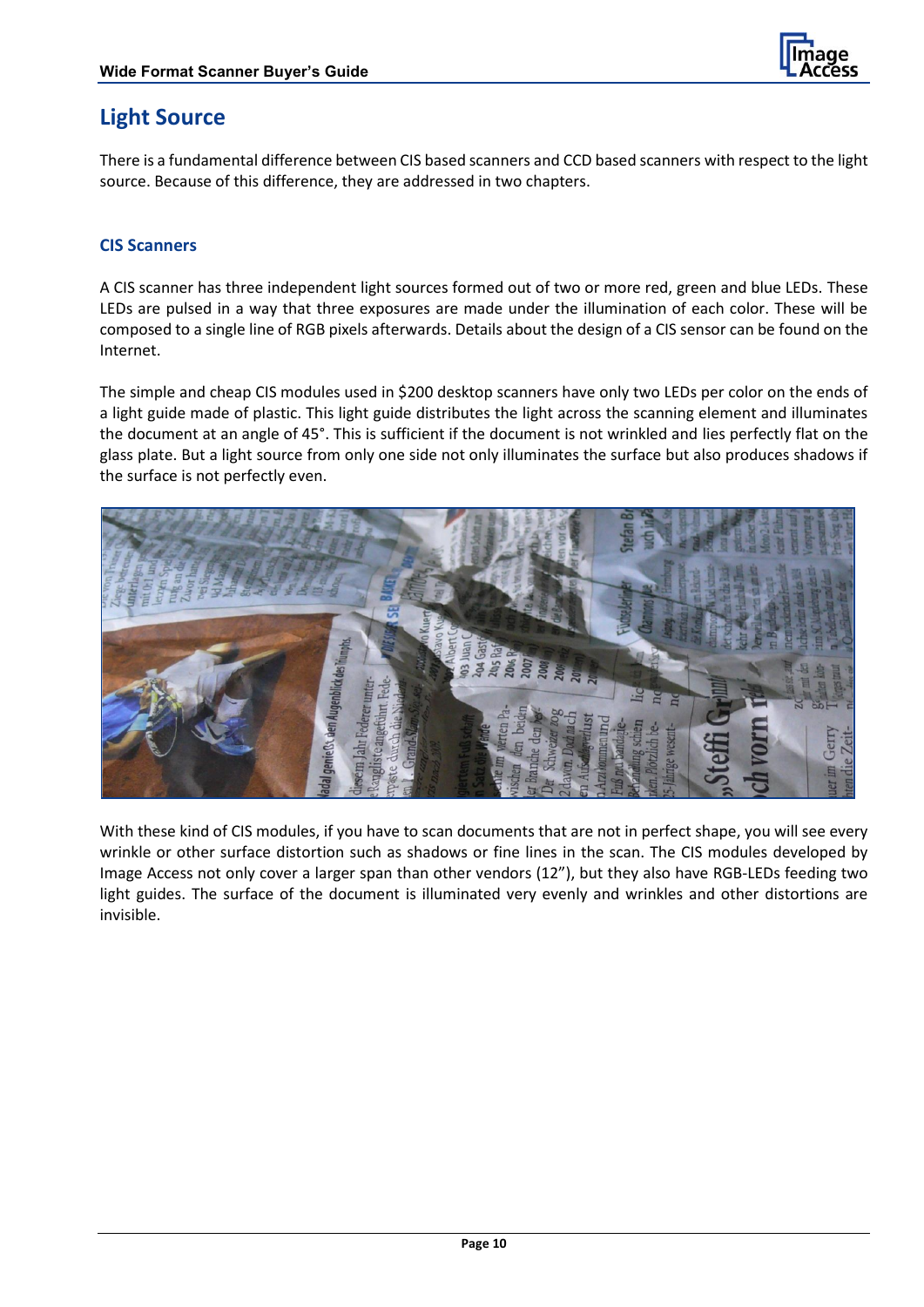

#### **CCD Scanners**

CCD scanners work differently. They have CCD sensors capturing red, green and blue lines one after the other from a document illuminated with white light. The quality of the white light determines the quality of the scan. Before white LEDs became available as a light source, wide format scanner vendors used fluorescent lamps for this purpose. The disadvantages of fluorescent lamps are many and because of these disadvantages, nearly no scanner vendor uses them anymore.

One major difference is the color quality. The best tri-band fluorescent lamps with a CRI > 95 are optimized for the highest lumen output and not for the response curve of the CCD elements. These tubes are emitting peaks in the green, red and blue area of the spectrum trying to get the most lumens per watt.

The spectral response curve of a high quality LED is much more uniform and does not leave out as many mixed colors as the fluorescent lamps do.



#### **High quality LED spectrum, WideTEK 36/48 Fluorescent lamp of a competitor, CRI > 95**



There are more factors to consider. Power consumption and warm up times contribute significantly to the power consumption. Although the difference during scanning is already at more than 3:7 due to wattage, the real picture unfolds during idle time. Scanners with fluorescent lamps leave their lamps on as long as power is on, wasting energy at a rate of 90% and more of the daily usage.

The following table summarizes the main differences.

| <b>Property</b>        | LED            | <b>Fluorescent</b> |
|------------------------|----------------|--------------------|
| Useful lifetime        | 50,000h        | 5,000h             |
| Energy consumption     | 10W            | 70W                |
| Dual side illumination | yes            | no                 |
| Warm up time           | $< 0.1$ second | > 30 minutes       |
| Included in warranty   | ves            | never              |

**High quality LED light is the future. Do not invest in power hungry, short lived tubes.**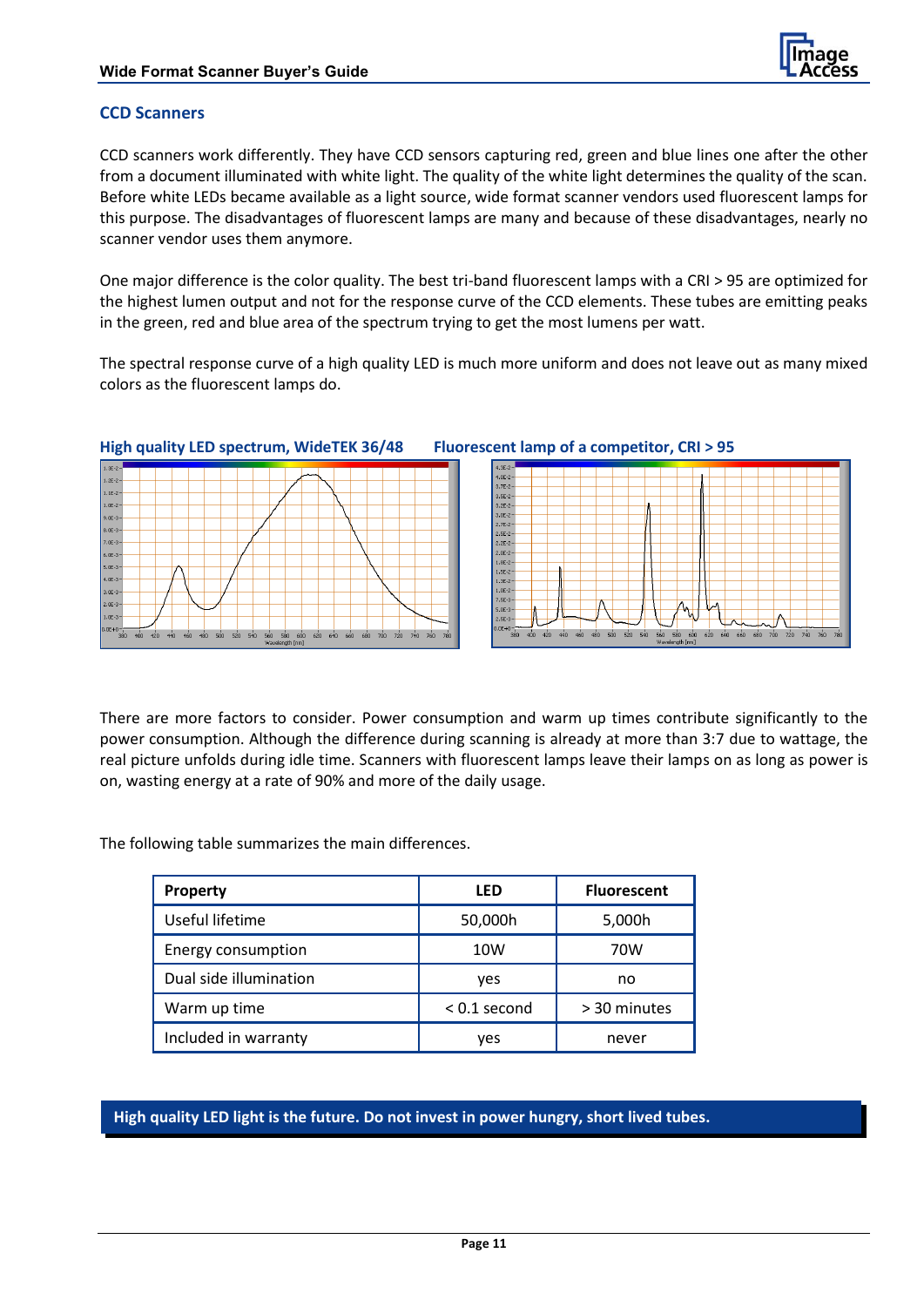

## <span id="page-11-0"></span>**Connectivity**

**Would you expect to find a USB 3.0 port on a high speed laser printer or a wide format printer you just bought for \$5,000?** 

Almost everyone would expect to find a TCP/IP network connection running at least at 1GB/s. Modern, stateof-the-art printers communicate via standard networks, they receive print data and commands and can even send mails to notify an administrator of a problem.

**Why do we still find expensive wide format scanners on the market that have to interface to an external PC via an USB 3.0 port, with its limited cable length and missing routing capability?** 

Maybe the sales rep of one of these vendors can explain this to you, we cannot.

The following table lists the properties of various connection standards found in the wide format scanner industry. Because network scanners send compressed data over the network and not raw data as USB scanners do, their effective speed is appr. 5-10 times higher than USB based devices.

| <b>Connection Standard</b>   | <b>Typical data rate</b> | Max. cable length | <b>Routing</b> |
|------------------------------|--------------------------|-------------------|----------------|
| 1000BASE-T, Gigabit Ethernet | $1.500$ MB/s             | 100m              | ves            |
| USB 3.0                      | 300 MB/s                 | 2m                | no             |
| USB 3.0 with xDTR            | 300 MB/s                 | 2m                | no             |

#### **Buy a network scanner, do not invest in scanners with consumer level USB 3.0 connections.**

The Gigabit Ethernet based Scan2Net<sup>®</sup> platform is the technological foundation of all WideTEK<sup>®</sup> and Bookeye<sup>®</sup> scanners from Image Access. It replaces the proprietary scanner drivers and software that traditional scanners require with the fastest common, nonproprietary inter-device connection available: TCP/IP over Ethernet. With network interface speeds much higher than USB, Scan2Net® devices are able to reach unrivaled performance at very low connectivity cost.

#### **What else do I have to purchase in order to start scanning?**

One of the most obvious options is a floorstand. Most scanners can be purchased without it, therefore be sure that price comparisons are made correctly - with or without the floor stand. If you buy a WideTEK<sup>®</sup> scanner, you are ready to go. Unpack the scanner, power it up, assign an IP address and scan. WideTEK<sup>®</sup> scanners have a built in PC running a real time Linux based operating system, dedicated to scanner specific imaging and mechanical control tasks, maximizing scanning speeds and performance. Since all Scan2Net® scanners are real network scanners with TCP/IP protocol and a web server build in, they can be seamlessly operated via any browser, mobile devices like iPads and Androids or even mobile phones.

#### **Your scanner still runs on a USB port?**

You need to connect to a PC, another \$2,000 investment including screen and software. The brochures of these vendors do not explicitly tell you this and the sales rep will tell you that you can use the necessary PC for other purposes than scanning and therefore it´s cost should not be part of the scanner budget but this approach ignores reality. Once a PC is connected to the scanner, it will most likely not be used for much more than operating the scanner. The PC has to be managed, updated and the OS (Windows 7, 8, 9, 10) will probably change a couple of times over the PC's lifetime.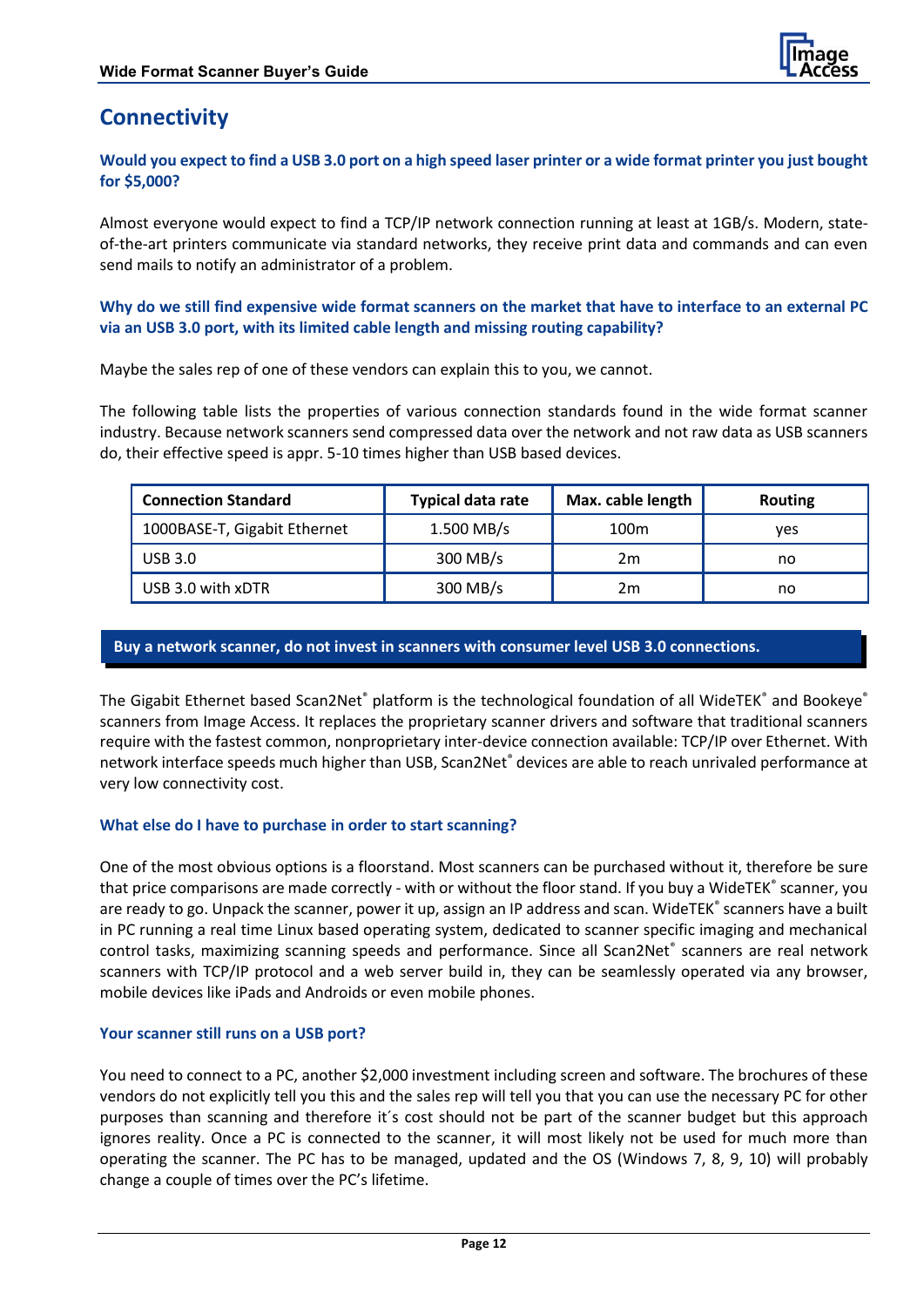

## <span id="page-12-0"></span>**Quality and Reliability**

A production scanner must be built to last, which is obvious to everyone. But can you expect similar durability from a scanner which is used for only a couple of scans per day?

A major factor is the design of the paper path. The worst design with respect to durability uses plastic parts. They wear down visibly after a couple of hundred scans. Highly abrasive documents like old blueprints and sepias speed up this process even more.

Other scanners use coated metal in the paper path. If the metal has a flat surface, a lot of friction can exist if the air between the document and the metal guide is gone. The document sticks to the surface, skew and paper jam are the result. If the metal surface also has imprints such as for the various paper sizes, you can expect that some of them will no longer be readable after a certain amount of time.

A textured stainless steel surface with no paint, imprints, etc. is the best solution. It is very long lasting, easy to clean and does not place any stress on the scanned documents. The stainless steel surface does not accumulate static electricity either, because is it conductive.

The surface is not flat but textured in such a way that thousands of air pockets form during transport. These air pockets avoid having documents with a smooth surface stick to the scanning bed or to the transport area, which greatly reduces the risk of skew, slip and paper jams.



| Paper path                      | <b>Durability</b> | <b>Friction</b> | Conductivity | <b>Cleaning</b> |
|---------------------------------|-------------------|-----------------|--------------|-----------------|
| <b>Textured stainless steel</b> | very good         | very low        | very good    | very easy       |
| Coated / painted flat steel     | limited           | medium          | poor         | difficult       |
| Anodized aluminum               | good              | medium          | no           | easy            |
| Plastic                         | poor              | high            | no           | very difficult  |

#### **Select a scanner with a paper path made of stainless steel for reliability and durability.**

All WideTEK<sup>®</sup> scanners have a paper path made only of textured stainless steel, glass and anodized aluminum, including in the CIS based scanners WideTEK® 36CL and WideTEK® 48CL.

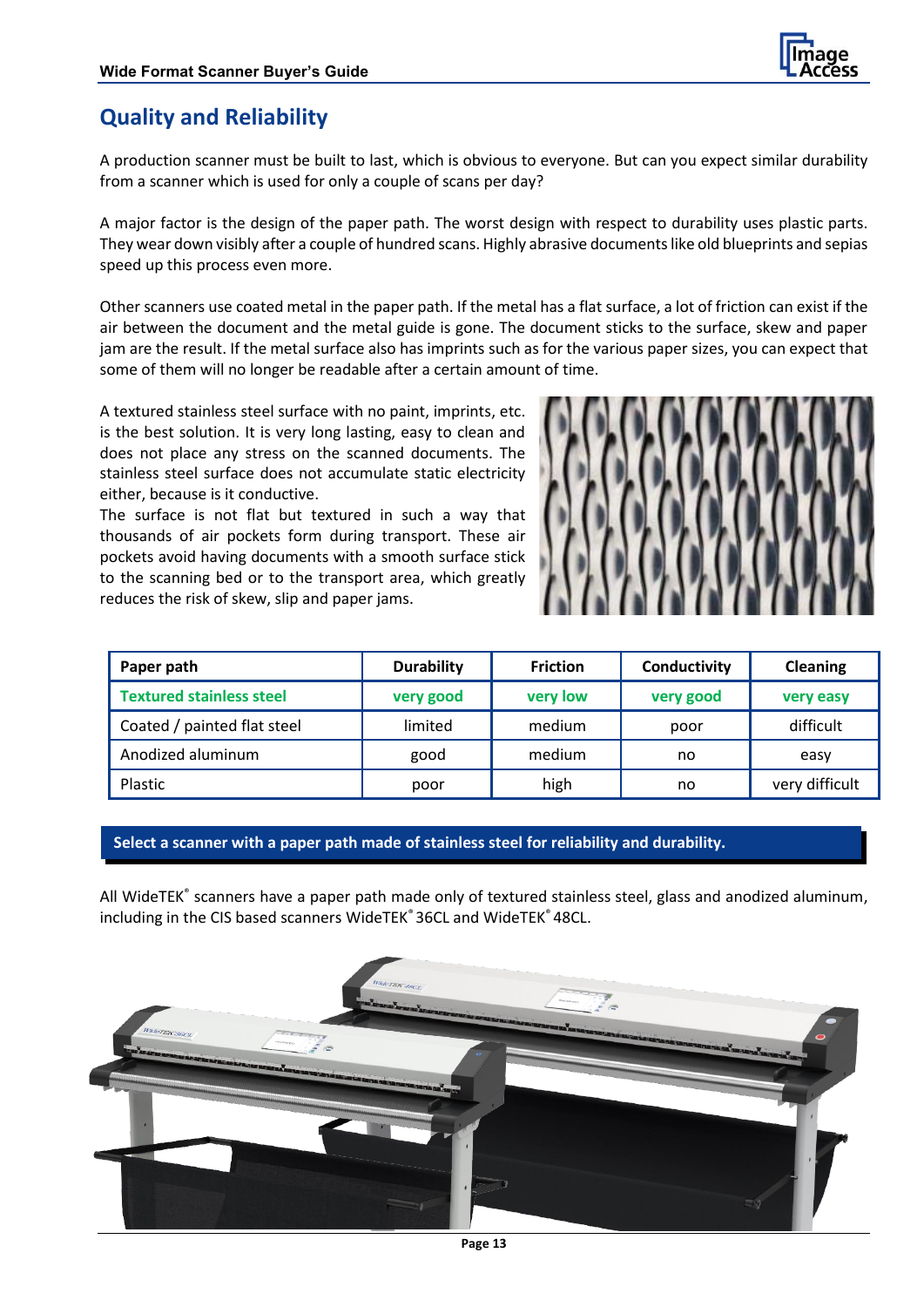

# <span id="page-13-0"></span>**Total Cost of Ownership**

#### **What are the real costs to purchase and operate my scanner over a couple of years?**

This question is probably one of the most important ones for the customer. Vendors have the tendency not to want to talk about this in detail. Use this simple check list to identify hidden costs.

| <b>Scanner</b>                            | Floor-<br>stand | <b>PC</b><br>included | <b>Software</b><br>included | Extended<br>Warranty | Incl. glass,<br>rollers |
|-------------------------------------------|-----------------|-----------------------|-----------------------------|----------------------|-------------------------|
| Any WideTEK® scanner                      | optional        | ves                   | ves                         | optional             | optional                |
| <b>WideTEK<sup>®</sup></b> scanner bundle | <i>included</i> | <b>ves</b>            | ves                         | <i>included</i>      | ves                     |
| Scanner X                                 |                 |                       |                             |                      |                         |

If you are ready to purchase a scanner and are looking around at what various vendors have to offer, don´t be fooled by what may seem to be a remarkably low price tag. Often vendors quote you only the bottom line price of the scanner itself but leave out the additional costs of hardware PCs, floorstands, paper baskets, software and accessories which are required to operate the scanner properly. Costs accrued later in the life of a scanner for consumables and spare parts are almost never a part of the sales discussion. All of these costs together make up the Total Cost of Ownership (TCO) of a scanner and should be considered before making a purchasing decision.

In order to lower the total cost of ownership of an Image Access scanner, we offer an all-encompassing Extended Warranty Program for the first years of a scanner´s life and up to five years. The Extended Warranty Program guarantees all parts free of charge. This offer applies to any WideTEK**®** or Bookeye**®** scanner if used at a rate of up to 10,000 scans per month. Image Access´ new Extended Warranty Program ensures a protected investment at no additional cost. You can read more [about the Extended Warranty Program here.](http://portal.imageaccess.de/IACExtendedWarrantyProgram.pdf)

Competitors have similar warranty programs and offerings but they all exclude glass plates, lamps, transport and pressure rollers or other consumables. This means that the total cost of ownership for the scanner over its lifetime is considerably higher than the purchase price, when taking the cost of all spare parts into consideration. What might look like a low initial price tag can be deceiving. Replacement parts and consumables increase the total cost of ownership significantly.

**Before you buy, evaluate the Total Cost of Ownership and check warranty programs.**